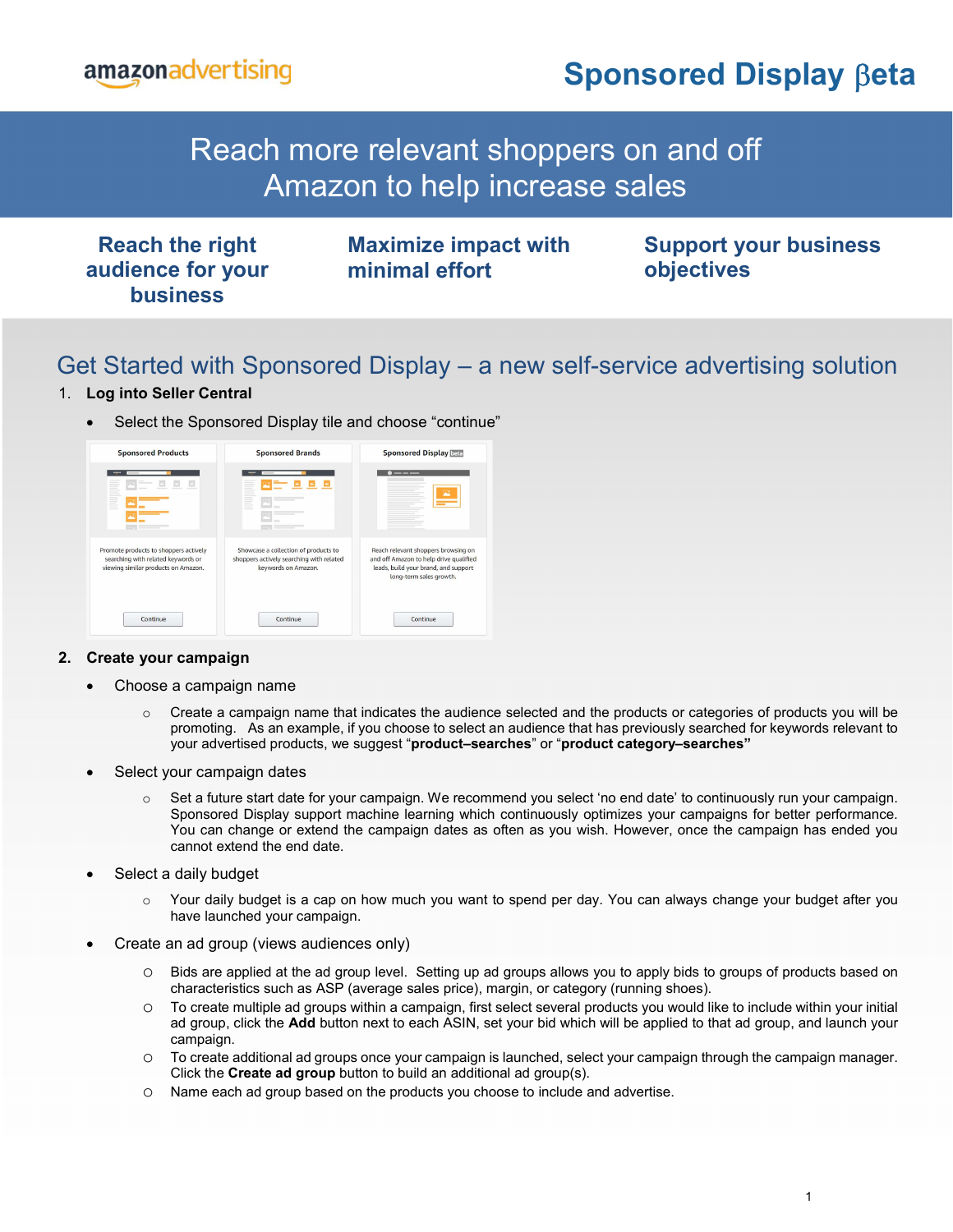# amazonadvertising

# Sponsored Display  $\beta$ eta

### 3. Select audience type

- Within Sponsored Display you can choose to reach audiences based on Amazon shopping activities. You can engage shoppers based on :
	- o Views: Viewed the detail pages of your advertised products or similar products
	- o Searches: Searched for keywords relevant to your advertised products
	- o Purchases: Previously purchased your advertised products
- Choose the corresponding radio button next to the audience you would like to reach

### 4. Select the products you would like to advertise

- Sponsored Display automatically includes all your brand owned ASINs from which you can then select those products you would like to promote. To promote your products efficiently, we recommend creating ad groups as noted above
	- o If you choose to reengage shoppers who previously viewed your detail pages (views), we recommend you add all your eligible ASINs to your campaign, including those with higher detail page views to help increase consideration of your full offering. Select the products you wish to promote and add them to the appropriate ad group.
	- $\circ$  If you choose to engage shoppers who searched for relevant keywords (searches), we recommend that you promote all your eligible ASINs to help generate additional detail page views. This may help drive increased conversions from customers who are new to your brand and increase traffic to your detail pages. There is a limit of 20 ASINs per ad group for this audience.
	- $\circ$  If you choose to reengage shoppers who previously purchased your advertised products (purchases), we recommend that you add your best-selling products to your campaign first to reach as many existing customers as possible, and then add those products you would like to cross sell or upsell. There is a limit of 20 ASINs per ad group for this audience.

#### 5. Select the bid you would like to use for the ad group

 You payment model is based on the audience type you select and is either CPC (cost-per-click) or CPM (costper-thousand). When selecting the views audience your bid is set at the ad group level and will be applied to all products in that ad group.

#### 6. Sponsored Display ad creative

- Sponsored Display ads are auto generated and include the same image, product title, star rating, and pricing of that on the product detail page. Ads can also include a Prime badge and a "shop now" button that links back to your product detail page on Amazon.
- If you choose to engage audiences who previously viewed the detail page of your promoted products (views), your Sponsored Display ad will only appear off Amazon on third-party websites and apps. If you choose to engage audiences who searched for keywords (searches) relevant to, or previously purchased (purchases) your advertised product, your ad will appear both on Amazon and off Amazon
- Below is an example of what your ad may look like depending on audiences selected.

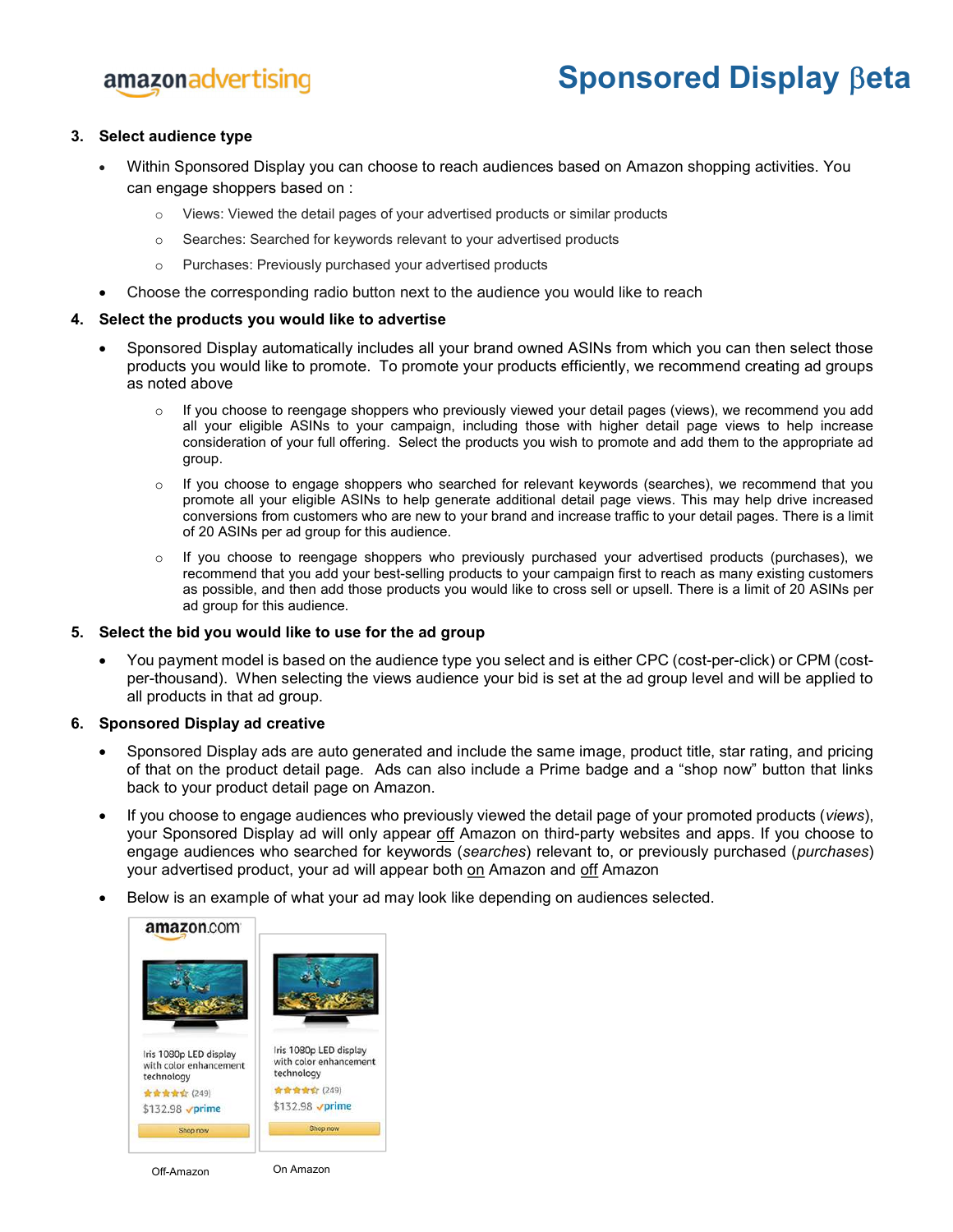# amazonadvertising

# Sponsored Display **Beta**

### 7. Launch your campaign

- Once you click the Launch campaign, your campaign will be active pending ad moderation. If you would like to make any changes to your campaign, please follow the below guidelines:
	- $\circ$  To pause a campaign, change the daily budget or change the date, go to the *campaign setup* page
	- $\circ$  To add or remove ASINs or change your bid, go to the *ad group settings* page in the campaign manager
	- $\circ$  Sponsored Display is currently in beta and does not allow changes to be made inline in the campaign manager, therefore those fields are greyed out. To pause a campaign, change budget or date, remove or add ASINs, or update your bid, please follow the instructions in the above two bullets

#### 8. Understand reporting

- Sponsored Display includes many of the same metrics as Sponsored Products including:
	- o Sales
	- o Return on ad spend (ROAS)
	- o Advertising cost of sales (ACOS)
	- o Campaign metrics
	- o Ad Group metrics
- Additional metrics include:
	- $\circ$  New-to-brand<sup>1</sup>: purchases, sales and units sold to first-time customers on Amazon over a 12-month lookback period
	- o Detail page views (DPV): number of views of a product detail page on Amazon
	- $\circ$  Add to cart (ATC): number of times an advertised product is added to a shopping cart
- Attribution:
	- $\circ$  If you choose to reengage audiences who have previously viewed your detail pages or detail pages of similar products, you are only billed each time a shopper clicks your ad (cost per click, CPC). Attribution for the views audiences corresponds to a 14-day click-based model. If you choose searches or purchases audiences, you are billed based on impressions (cost per thousand impressions, CPM) with a corresponding 14-day click-and–view-based attribution model.

1. New-to-brand metrics determine whether ad-attributed purchases were made by existing customers or customers buying a brand's product on Amazon for the first time over the prior year.